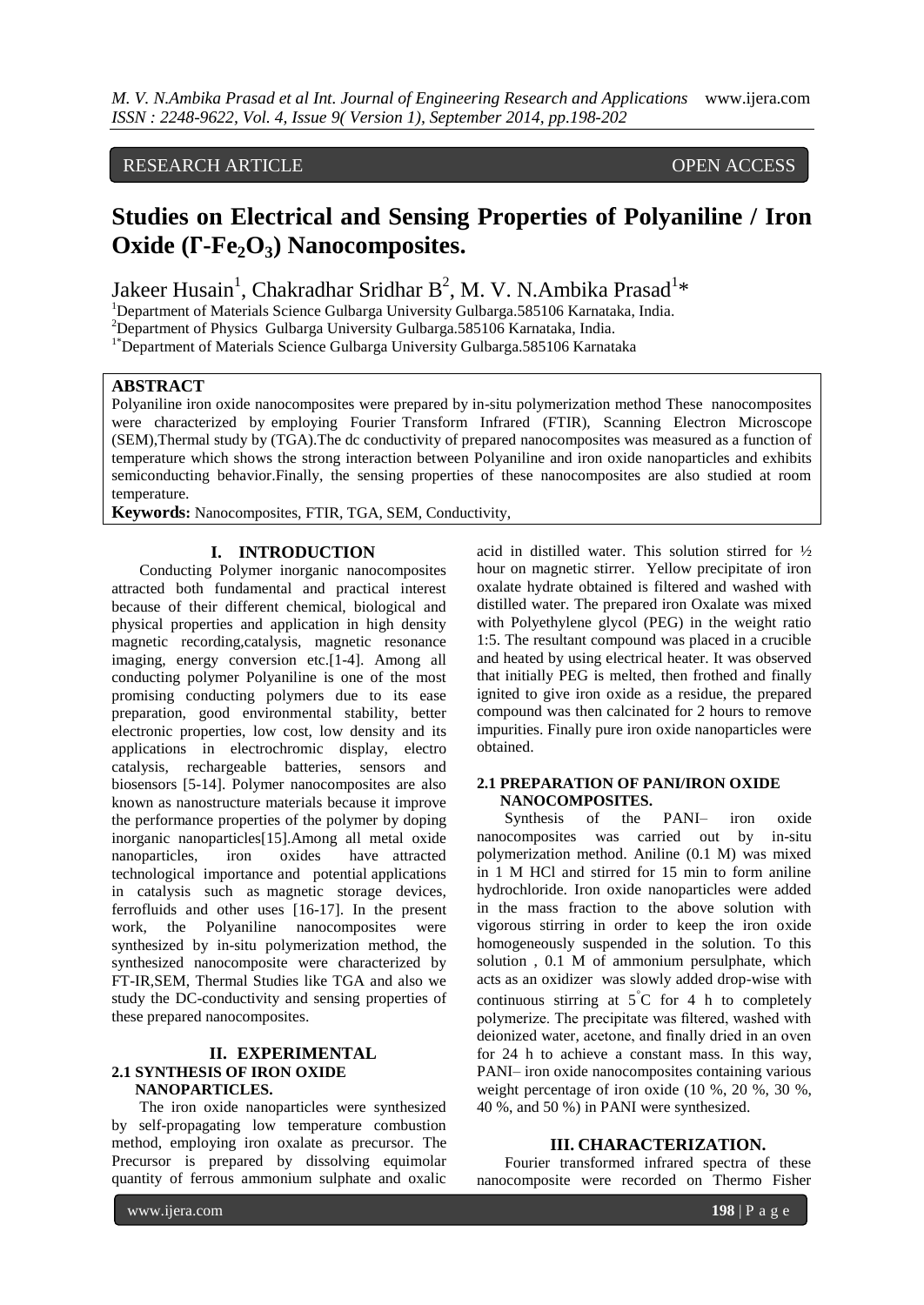*M. V. N.Ambika Prasad et al Int. Journal of Engineering Research and Applications* www.ijera.com *ISSN : 2248-9622, Vol. 4, Issue 9( Version 1), September 2014, pp.198-202*

ATR Nicolet model using diamond (iS5) in the range 4000-400cm-1 . The morphology of the nano iron oxide and nanocomposites in the form of powder was investigated using SEM Model-EVO-18 Special Edison, Zein Germany. Thermal studies were carried out employing STA PT1600 Thermal Analyzer from Linseis under nitrogen atmosphere with a heating rate of  $10^{\circ}$ C/minute at a flow rate of 100 ml/min. Electrical properties of these nanocomposites are studied by using Keithley 6514 electrometer and sensing properties of these nanocomposites were studied using laboratory set up.



Fig (b)pani/iron oxide nanocomposite..

Fig.4.1 (a)  $\&$  (b) shows the FTIR spectra iron oxide and pani/iron oxide nannocomposites.

Fig 4.1(a) shows FTIR spectra of pure iron oxide nanoparticles the peaks at  $3737$  to  $3431$  cm<sup>-1</sup> is due to -OH stretching because of absorption of water molecules, the characteristic stretching frequencies at 1654 cm-1 is due to -N-H stretching, the peaks at 1083 to  $1010 \text{ cm}^{-1}$  is due to -C-H bending the peaks from 657 to 424  $\text{cm}^{-1}$  is due to metallic stretching. Fig 4.1(b) shows the IR spectra of Pani/iron oxide nanocomposite the characteristic stretching frequency was observed at 3745 to 3434 cm<sup>-1</sup> is due to -O-H

www.ijera.com **199** | P a g e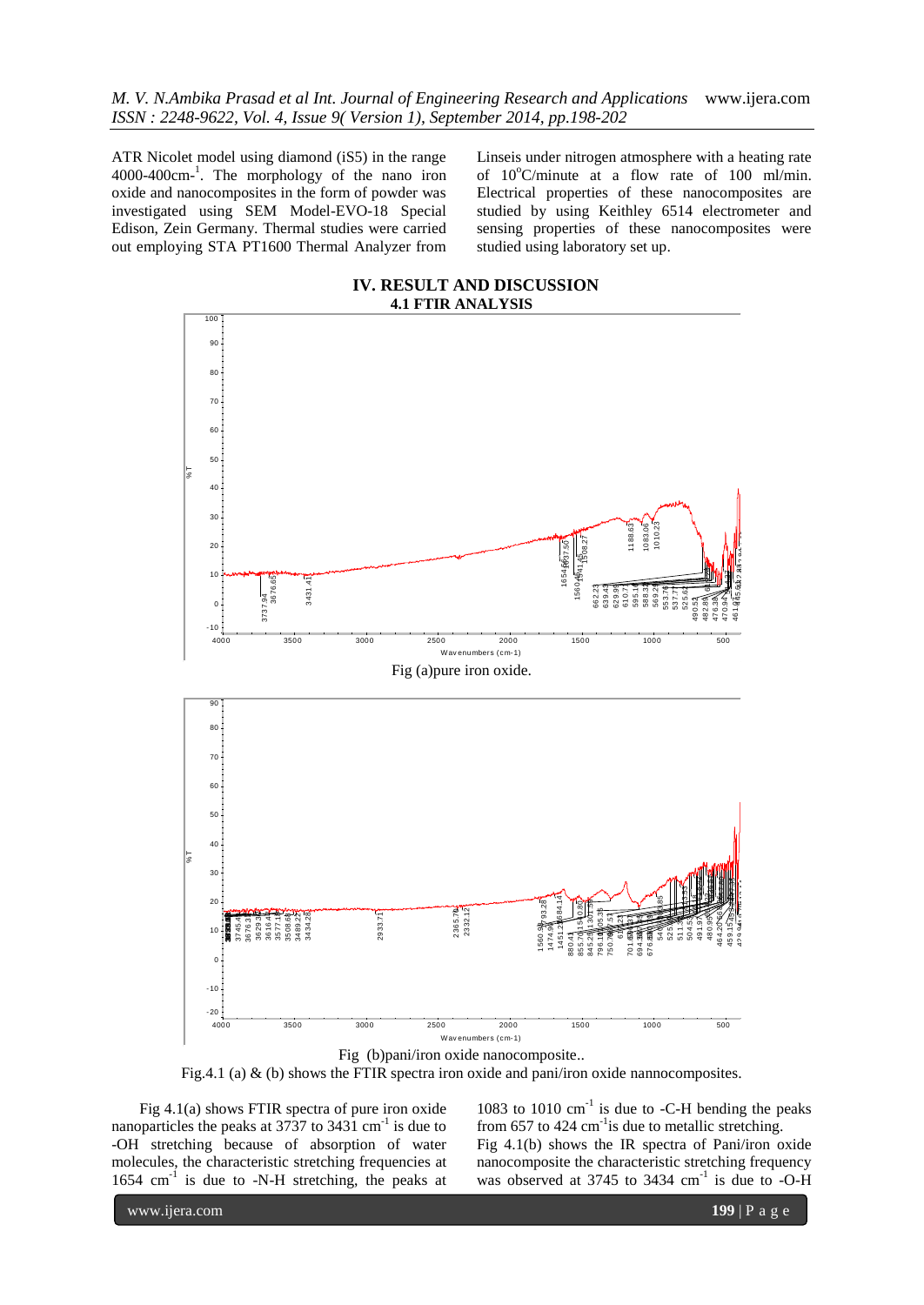*M. V. N.Ambika Prasad et al Int. Journal of Engineering Research and Applications* www.ijera.com *ISSN : 2248-9622, Vol. 4, Issue 9( Version 1), September 2014, pp.198-202*

stretching ,the peaks at 2933 to 2332  $\text{cm}^{-1}$  is due to-C-H stretch, the peaks at 1793 and  $1684 \text{ cm}^{-1}$  is due to C=O stretch, the peaks 1560 to 1451  $\text{cm}^{-1}$  is due to -C-H bending , the peaks at 880 to 676cm<sup>-1</sup> is due to Alkene=C-H bending and the peaks at 540 to 429 cm-<sup>1</sup> is due to metallic stretch .By comparing IR spectra of pani and pani/iron oxide nanocomposite, it is observed that in the composite the characteristic stretching frequencies are shifted towards higher frequencies side which may be due to Vander walls kind of interaction between iron oxide and pani chain.



**4.2 SCANNING ELECTRON MICROSCOPY**

Fig (a)Pure Iron oxide



Figure 4.2 Scanning electronic micrograph (SEM) image of Pure Iron oxide and Pani/Iron oxide nanocomposite.

Figure 4.2(a)  $\&$  (b) shows the micrograph of iron oxide and Pani/Iron oxide nanocomposites. It is seen clearly from the SEM micrograph of iron oxide, it has a cluster spherical shaped particles. Figure 4. 2.(b) Shows the micrograph of iron oxide

nanocomposite it is observed that the iron oxide nanocomposite are cluster like structure. The presence of such sharp crystal of iron oxide nanoparticles has a strong influence on various electrical parameters of these nanocomposites.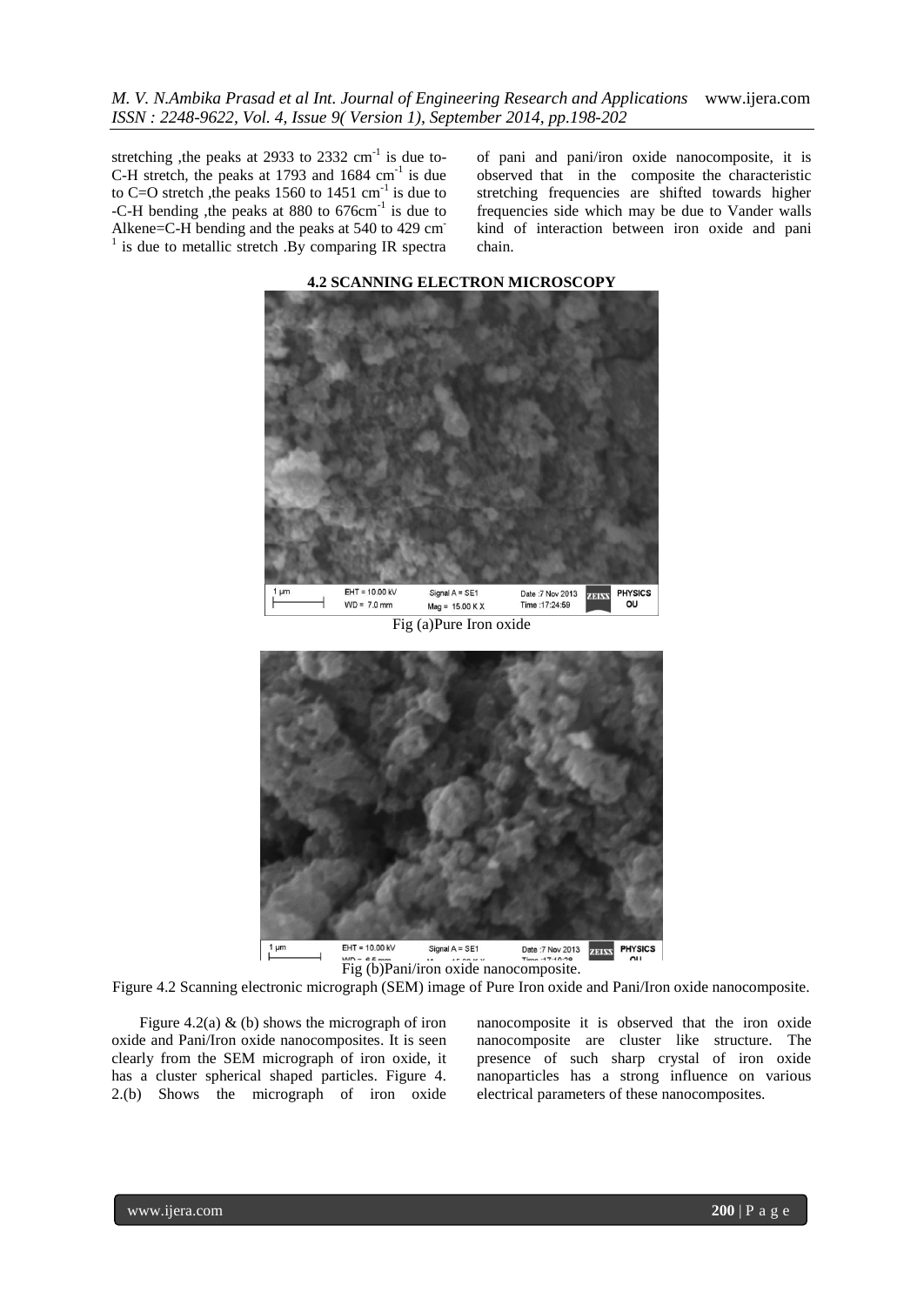

### **4.3 Thermal analysis**

Figure 4.3 shows the TGA graph of 50wt% Pani/Iron oxide nanocomposite

Figure 3 shows the thermo graph of Pani/Iron oxide nanocomposites. the thermograph shows two weight losses as seen in fig 3. The first weight loss corresponds to evaporation of water molecules from the prepared nanocomposites.The second weight loss is due to the decomposition of organic moiety.



### **4.4 DC CONDUCTIVITY STUDIES.**

Fig.4 shows the dc conductivity of pani/iron oxide nanocomposites..

Fig 4 shows the DC conductivity of Polyaniline and Pani/iron oxide nanocomposite of different weight percentage as a function of temperature range from  $30$  to  $180^{\circ}$ c. The DC conductivity remains almost constant up to  $120^{\circ}$ c and thereafter it increases up to180 $^0$ c, which is the characteristic behavior of semiconducting materials. The conductivity increases with an increase in temperatures due to the flow of ions from one localized state to another and it is also suggested here that the thermal curling effects of the

chain alignment of the Polyaniline leads to the increase in conjugation length and that brings about the increase of conductivity.

The conductivity varies directly with the temperature obeying an expression of the following form:

$$
\sigma (T) = \sigma_0 \exp[-T_0/T)^{1/4}]
$$

Where:  $\sigma$  is the conductivity, T is the temperature and  $σ<sub>0</sub>$  is the conductivity at characteristic temperature T<sub>0</sub>.